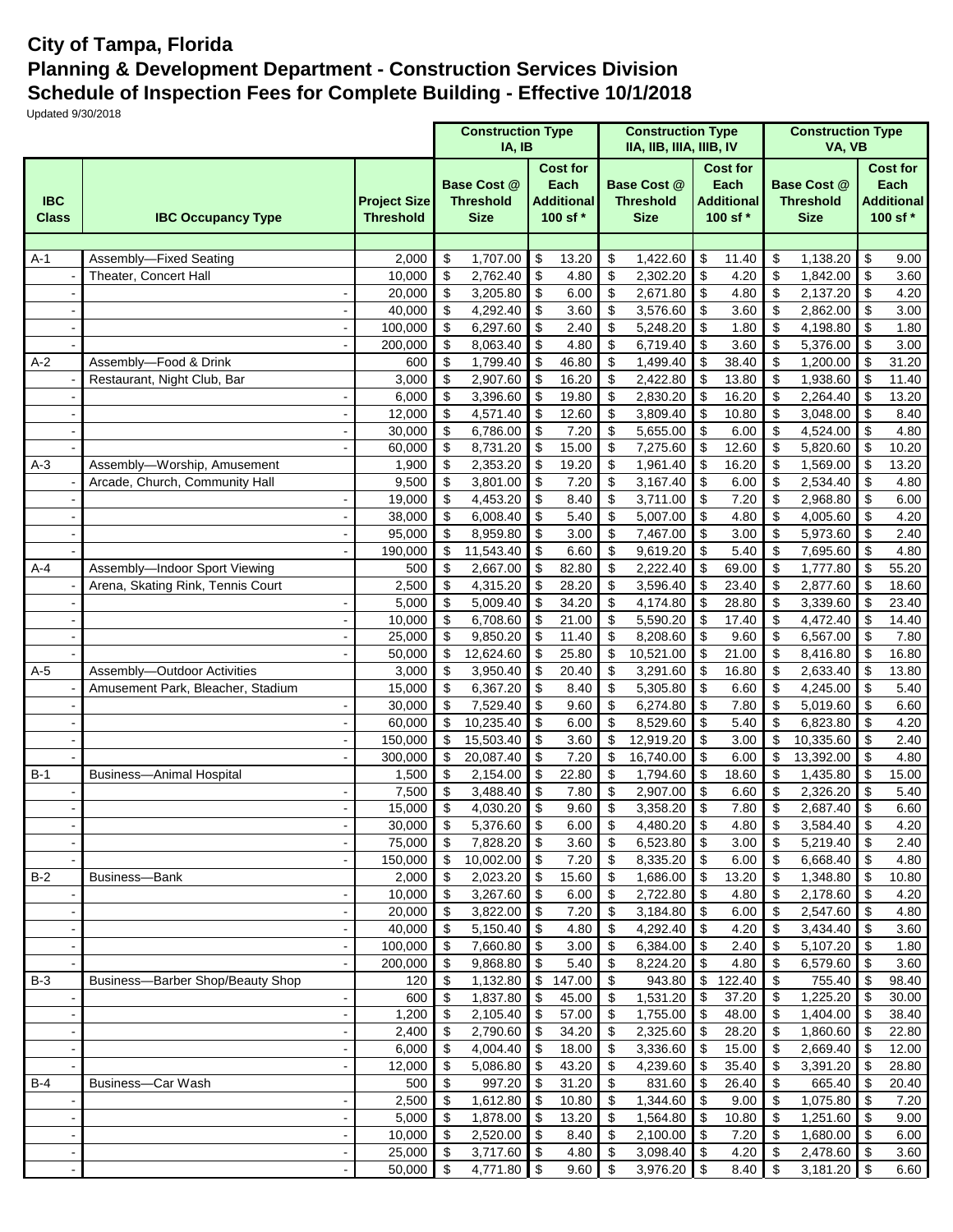| $B-5$      | Business-Clinic, Outpatient         | 500                | \$                         | 1,492.80              | \$                                      | 46.20        | \$                               | 1,243.80                  | \$                      | 38.40        | \$                            | 994.80               | \$           | 31.20              |
|------------|-------------------------------------|--------------------|----------------------------|-----------------------|-----------------------------------------|--------------|----------------------------------|---------------------------|-------------------------|--------------|-------------------------------|----------------------|--------------|--------------------|
|            |                                     | 2,500              | \$                         | 2,412.00              | \$                                      | 16.20        | $\sqrt[6]{\frac{1}{2}}$          | 2,010.00                  | \$                      | 13.80        | \$                            | 1,608.00             | \$           | 11.40              |
|            | $\overline{\phantom{a}}$            | 5,000              | \$                         | 2,818.80              | \$                                      | 19.80        | \$                               | 2,349.00                  | \$                      | 16.20        | \$                            | 1,879.20             | \$           | 13.20              |
|            |                                     | 10,000             | \$                         | 3,795.00              | \$                                      | 12.60        | \$                               | 3,162.60                  | \$                      | 10.80        | \$                            | 2,530.20             | \$           | 8.40               |
|            | $\blacksquare$                      | 25,000             | \$                         | 5,636.40              | \$                                      | 6.60         | \$                               | 4,697.40                  | \$                      | 6.00         | \$                            | 3,757.80             | \$           | 4.80               |
|            |                                     | 50,000             | \$                         | 7,253.40              | \$                                      | 14.40        | \$                               | 6,044.40                  | \$                      | 12.60        | \$                            | 4,836.00             | \$           | 10.20              |
| <b>B-6</b> | <b>Business-Dry Cleaning</b>        | 150                | \$                         | 1,253.40              | \$                                      | 130.20       | \$                               | 1,044.60                  | \$                      | 108.60       | \$                            | 835.80               | \$           | 87.00              |
|            | $\overline{\phantom{a}}$            | 750                | \$                         | 2,032.80              | \$                                      | 40.20        | $\sqrt[6]{\frac{1}{2}}$          | 1,693.80                  | \$                      | 34.20        | \$                            | 1,354.80             | \$           | 27.60              |
|            |                                     | 1,500              | \$                         | 2,335.20              | \$                                      | 51.60        | $\sqrt[6]{\frac{1}{2}}$          | 1,946.40                  | \$                      | 43.20        | \$                            | 1,557.60             | \$           | 34.20              |
|            | $\sim$                              | 3,000              | \$                         | 3,101.40              | \$                                      | 30.60        | \$                               | 2,584.80                  | \$                      | 25.80        | \$                            | 2,068.20             | \$           | 20.40              |
|            | $\overline{\phantom{a}}$            | 7,500              | \$                         | 4,472.40              | \$                                      | 16.20        | \$                               | 3,727.20                  | \$                      | 13.80        | \$                            | 2,982.00             | \$           | 11.40              |
|            |                                     | 15,000             | \$                         | 5,693.40              | \$                                      | 37.80        | \$                               | 4,744.20                  | \$                      | 31.80        | \$                            | 3,795.60             | \$           | 25.80              |
| $B-7$      | Business-Laboratory                 | 250                | \$                         | 1,257.60              | \$                                      | 78.60        | \$                               | 1,047.60                  | \$                      | 66.00        | \$                            | 838.20               | \$           | 52.80              |
|            |                                     | 1,250              | \$                         | 2,040.60              | \$                                      | 24.00        | $\boldsymbol{\mathsf{S}}$        | 1,700.40                  | \$                      | 19.80        | \$                            | 1,360.20             | \$           | 15.60              |
|            |                                     | 2,500              | \$                         | 2,333.40              | \$                                      | 30.60        | \$                               | 1,944.60                  | \$                      | 25.80        | \$                            | 1,555.80             | \$           | 19.80              |
|            | $\sim$                              | 5,000              | \$                         | 3,085.20              | \$                                      | 18.00        | \$                               | 2,571.00                  | \$                      | 15.00        | \$                            | 2,056.80             | \$           | 12.00              |
|            |                                     | 12,500             | \$                         | 4,408.80              | \$                                      | 9.60         | \$                               | 3,673.80                  | \$                      | 8.40         | \$                            | 2,939.40             | \$           | 6.60               |
|            | $\overline{\phantom{a}}$            |                    |                            |                       |                                         |              |                                  |                           |                         |              |                               |                      |              |                    |
|            | Business-Motor Vehicle Showroom     | 25,000             | \$                         | 5,592.00              | \$                                      | 22.80        | \$                               | 4,660.20                  | \$                      | 18.60        | \$                            | 3,728.40             | \$           | 15.00              |
| $B-8$      |                                     | 800                | \$                         | 2,306.40              | \$                                      | 44.40        | \$                               | 1,922.40                  | \$                      | 36.60        | \$                            | 1,537.80             | \$           | 29.40              |
|            |                                     | 4,000              | \$                         | 3,712.80              | \$                                      | 17.40        | \$                               | 3,094.20                  | \$                      | 15.00        | \$                            | 2,475.60             | \$           | 12.00              |
|            |                                     | 8,000              | \$                         | 4,416.00              | \$                                      | 20.40        | \$                               | 3,679.80                  | \$                      | 16.80        | \$                            | 2,944.20             | \$           | 13.80              |
|            | $\blacksquare$                      | 16,000             | \$                         | 6,029.40              | \$                                      | 13.20        | \$                               | 5,025.00                  | \$                      | 11.40        | \$                            | 4,019.40             | \$           | 9.00               |
|            |                                     | 40,000             | \$                         | 9,213.60              | \$                                      | 7.20         | \$                               | 7,678.20                  | \$                      | 6.00         | \$                            | 6,142.80             | \$           | 4.80               |
|            |                                     | 80,000             | \$                         | 11,979.00             | \$                                      | 15.00        | \$                               | 9,982.20                  | \$                      | 12.60        | \$                            | 7,986.00             | \$           | 10.20              |
| $B-9$      | <b>Business-Professional Office</b> | 1,000              | \$                         | 1,901.40              | \$                                      | 29.40        | $\boldsymbol{\mathsf{S}}$        | 1,584.60                  | \$                      | 25.20        | \$                            | 1,267.80             | \$           | 19.80              |
|            |                                     | 5,000              | \$                         | 3,073.20              | \$                                      | 10.80        | \$                               | 2,561.40                  | \$                      | 9.00         | \$                            | 2,049.00             | \$           | 7.20               |
|            |                                     | 10,000             | \$                         | 3,587.40              | \$                                      | 12.60        | \$                               | 2,989.20                  | \$                      | 10.80        | \$                            | 2,391.60             | \$           | 8.40               |
|            | $\overline{\phantom{a}}$            | 20,000             | \$                         | 4,823.40              | \$                                      | 8.40         | $\boldsymbol{\mathsf{S}}$        | 4,019.40                  | \$                      | 6.60         | \$                            | 3,216.00             | \$           | 5.40               |
|            | $\blacksquare$                      | 50,000             | \$                         | 7,149.60              | \$                                      | 4.80         | \$                               | 5,958.00                  | \$                      | 4.20         | \$                            | 4,766.40             | \$           | 3.00               |
|            | $\blacksquare$                      | 100,000            | \$                         | 9,196.20              | \$                                      | 9.60         | \$                               | 7,663.80                  | \$                      | 7.80         | \$                            | 6,130.80             | \$           | 6.60               |
| $B-10$     | Business-High Rise Office           | 2,000              | \$                         | 1,635.60              | \$                                      | 30.60        | \$                               | 1,555.20                  | \$                      | 25.80        | \$                            | 1,096.20             | \$           | $\overline{20.40}$ |
|            |                                     | 10,000             | \$                         | 6,521.40              | \$                                      | 11.40        | \$                               | 5,434.80                  | \$                      | 9.60         | \$                            | 4,347.60             | \$           | 7.80               |
|            |                                     | 50,000             | \$                         | 10,934.40             | \$                                      | 2.40         | $\sqrt[6]{\frac{1}{2}}$          | 9,111.60                  | \$                      | 2.40         | \$                            | 7,290.00             | \$           | 1.80               |
|            |                                     | 100,000            | \$                         | 12,009.00             | \$                                      | 6.60         | \$                               | 10,007.40                 | \$                      | 5.40         | \$                            | 8,006.40             | \$           | 4.80               |
|            | $\sim$                              | 200,000            | \$                         | 18,127.20             | \$                                      | 2.40         | \$                               | 15,106.20                 | \$                      | 2.40         | \$                            | 12,084.60            | \$           | 1.80               |
|            |                                     | 500,000            | \$                         | 23,770.20             | \$                                      | 1.20         | \$                               | 19,808.40                 | \$                      | 1.20         | \$                            | 15,847.20            | \$           | 1.20               |
| $E-1$      | Educational-Group Occupancy         | 1,000              | \$                         | 2,721.60              | \$                                      | 41.40        | \$                               | 2,268.00                  | \$                      | 34.80        | \$                            | 1,815.00             | \$           | 28.20              |
|            | 6+ persons, up to the 12th Grade    | 5,000              | \$                         | 4,388.40              | \$                                      | 16.20        | \$                               | 3,657.00                  | \$                      | 13.20        | \$                            | 2,925.60             | \$           | 10.80              |
|            |                                     | 10,000             | \$                         | 5,181.00              | \$                                      | 18.60        | $\boldsymbol{\mathsf{S}}$        | 4,317.60                  | \$                      | 15.60        | \$                            | 3,454.20             | \$           | 12.60              |
|            |                                     | 20,000             | \$                         | 7,031.40              | \$                                      | 12.00        | \$                               | 5,859.60                  | \$                      | 10.20        | \$                            | 4,687.80             | \$           | 8.40               |
|            |                                     | 50.000             | $\bullet$                  | 10,622.40             | \$                                      | 6.60         | $\overline{\mathbf{s}}$          | 8,852.40                  | $\mathfrak s$           | 5.40         | $\mathbb{S}$                  | 7,081.80             | $\mathbb{S}$ | 4.80               |
|            |                                     | 100,000            | $\boldsymbol{\mathsf{S}}$  | 13,752.60             | $\sqrt{3}$                              | 13.80        | \$                               | 11,461.20                 | $\sqrt[6]{\frac{1}{2}}$ | 12.00        | \$                            | 9,168.60             | \$           | 9.60               |
| $E-2$      | Educational-Day Care                | 200                | \$                         | 1,269.60              | \$                                      | 99.00        | \$                               | 1,057.80                  | \$                      | 82.20        | \$                            | 846.00               | \$           | 66.60              |
|            | 5+ children, older than 2 1/2 yrs   | 1,000              | $\boldsymbol{\mathsf{S}}$  | 2,060.40              | \$                                      | 30.00        | $\overline{\boldsymbol{\theta}}$ | 1,717.20                  | \$                      | 25.20        | \$                            | 1,374.00             | \$           | 19.80              |
|            |                                     | 2,000              | \$                         | 2,357.40              | \$                                      | 38.40        | \$                               | 1,964.40                  | \$                      | 31.80        | \$                            | 1,571.40             | \$           | 25.80              |
|            |                                     | 4,000              | \$                         | 3,118.80              | \$                                      | 22.80        | $\sqrt[6]{3}$                    | 2,599.80                  | \$                      | 18.60        | \$                            | 2,079.60             | \$           | 15.00              |
|            | $\blacksquare$                      | 10,000             | \$                         | 4,461.60              | \$                                      | 12.00        | $\sqrt[6]{3}$                    | 3,717.60                  | \$                      | 10.20        | \$                            | 2,974.20             | \$           | 8.40               |
|            |                                     | 20,000             | \$                         | 5,662.20              | \$                                      | 28.80        | \$                               | 4,719.00                  | \$                      | 24.00        | \$                            | 3,775.20             | \$           | 19.20              |
| $F-1$      | Factory Industrial-Moderate Hazard  | 2,000              | $\boldsymbol{\mathsf{\$}}$ | 1,919.40              | $\sqrt{3}$                              | 13.20        | \$                               | 1,599.60 \$               |                         | 10.80        | \$                            | 1,279.80             | \$           | 9.00               |
|            | $\overline{\phantom{a}}$            | 10,000             | \$                         | 2,937.60              | \$                                      | 4.80         | \$                               | 2,448.00                  | \$                      | 4.20         | \$                            | 1,958.40             | \$           | 3.60               |
|            | $\overline{\phantom{a}}$            | 20,000             | \$                         | 3,368.40              | \$                                      | 7.20         | $\boldsymbol{\mathsf{S}}$        | 2,806.80                  | \$                      | 6.60         | \$                            | 2,245.80             | \$           | 5.40               |
|            |                                     | 40,000             | \$                         | 4,777.80              | $\boldsymbol{\mathsf{S}}$               | 3.00         | \$                               | 3,981.00                  | \$                      | 2.40         | \$                            | 3,184.80             | \$           | 1.80               |
|            | $\overline{\phantom{a}}$            | 100,000            | \$                         | 6,157.20              | \$                                      | 1.80         | \$                               | 5,130.60                  | \$                      | 1.20         | \$                            | 4,104.60             | \$           | 1.20               |
|            |                                     |                    |                            |                       |                                         |              |                                  |                           |                         | 3.60         |                               |                      |              | 3.00               |
|            | $\overline{\phantom{a}}$            | 200,000            | \$                         | 7,142.40              | \$                                      | 4.20         | $\boldsymbol{\mathsf{\$}}$<br>\$ | 5,952.00                  | \$                      |              | \$<br>\$                      | 4,761.60             | \$           |                    |
| $F-2$      | Factory Industrial-Low Hazard       | 1,500              | \$                         | 2,374.20              | $\sqrt{3}$                              | 25.20        |                                  | 1,978.80                  | $\sqrt{3}$              | 20.40        |                               | 1,583.40             | \$           | 16.20              |
|            | $\overline{\phantom{a}}$            | 7,500              | \$                         | 3,841.80              | \$                                      | 8.40         | \$                               | 3,201.60                  | \$                      | 7.20         | \$                            | 2,561.40             | \$           | 6.00               |
|            | $\overline{\phantom{a}}$            | 15,000             | \$                         | 4,461.00              | \$                                      | 10.20        | \$                               | 3,717.60                  | \$                      | 9.00         | \$                            | 2,974.20             | \$           | 7.20               |
|            |                                     | 30,000             | \$                         | 5,976.60              | \$                                      | 6.60         | $\overline{\mathbf{3}}$          | 4,980.00                  | \$                      | 5.40         | \$                            | 3,984.60             | \$           | 4.80               |
|            |                                     | 75,000             | \$                         | 8,779.80              | \$                                      | 3.60         | \$                               | 7,316.40                  | \$                      | 3.00         | \$                            | 5,853.00             | \$           | 3.00               |
|            | $\sim$                              | 150,000            | \$                         | 11,252.40             | \$                                      | 7.80         | \$                               | 9,377.40                  | \$                      | 6.60         | \$                            | 7,501.80             | \$           | 5.40               |
| $H-1$      | High Hazard Group H-1               | 2,000              | \$                         | 1,963.80              | $\sqrt{3}$                              | 12.00        | \$                               | 1,629.60                  | $\sqrt{3}$              | 10.20        | \$                            | 1,315.20             | \$           | 8.40               |
|            | Pose a detonation hazard            | 10,000             | \$                         | 2,743.20              | \$                                      | 4.80         | \$                               | 2,286.60                  | \$                      | 4.20         | \$                            | 1,828.80             | \$           | 3.60               |
|            |                                     | 50,000             | \$                         | 4,420.80              | \$                                      | 2.40         | \$                               | 3,684.60                  | \$                      | 1.80         | \$                            | 2,947.20             | \$           | 1.80               |
|            |                                     | 100,000            | \$                         | 5,235.60              | \$                                      | 2.40         | \$                               | 4,363.20                  | \$                      | 2.40         | \$                            | 3,490.20             | \$           | 1.80               |
|            |                                     |                    |                            |                       |                                         |              |                                  |                           |                         |              |                               |                      |              |                    |
|            | $\blacksquare$                      | 200,000<br>500,000 | \$<br>$\mathfrak{S}$       | 7,125.00<br>10,804.80 | $\sqrt{3}$<br>$\boldsymbol{\mathsf{S}}$ | 1.80<br>1.20 | \$<br>$\sqrt[6]{3}$              | 5,937.60<br>$9,003.60$ \$ | \$                      | 1.80<br>1.20 | \$<br>$\sqrt[6]{\frac{1}{2}}$ | 4,750.20<br>7,203.60 | \$<br>\$     | 1.20<br>1.20       |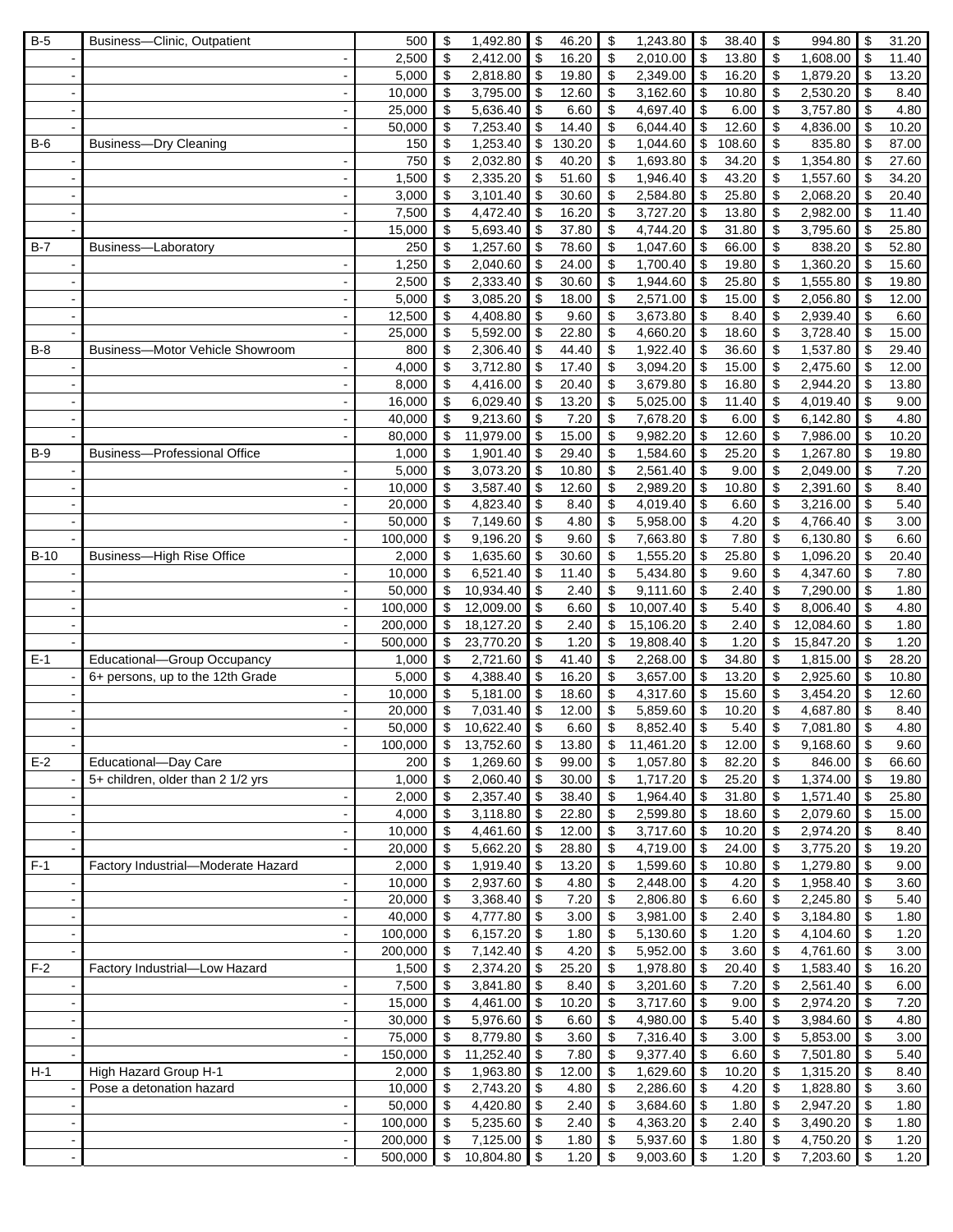| $H\overline{2}$ | High Hazard Group H-2                    | 1,000            | \$                              | 1,846.80                   | \$                        | 28.80         | \$<br>1,539.00                              | \$                         | 24.60         | \$                              | 1,231.20             | \$                       | 19.20              |
|-----------------|------------------------------------------|------------------|---------------------------------|----------------------------|---------------------------|---------------|---------------------------------------------|----------------------------|---------------|---------------------------------|----------------------|--------------------------|--------------------|
|                 | Pose a deflagration hazard               | 5,000            | \$                              | 2,990.40                   | \$                        | 9.60          | $\sqrt[6]{5}$<br>2,492.40                   | \$                         | 8.40          | \$                              | 1,993.20             | \$                       | 6.60               |
|                 | $\overline{\phantom{a}}$                 | 10,000           | \$                              | 3,460.80                   | \$                        | 12.00         | \$<br>2,884.20                              | \$                         | 10.20         | \$                              | 2,307.60             | \$                       | 8.40               |
|                 |                                          | 20,000           | \$                              | 4,624.80                   | \$                        | 7.80          | 3,854.40<br>\$                              | \$                         | 6.60          | \$                              | 3,083.40             | \$                       | 5.40               |
|                 |                                          | 50,000           | \$                              | 6,757.20                   | \$                        | 4.20          | \$<br>5,631.00                              | \$                         | 3.60          | \$                              | 4,504.80             | \$                       | 3.00               |
|                 |                                          | 100,000          | \$                              | 8,646.60                   | \$                        | 9.00          | \$<br>7,205.40                              | \$                         | 7.80          | \$                              | 5,764.20             | \$                       | 6.00               |
| $H-3$           | High Hazard Group H-3                    | 2,000            | \$                              | 2,629.80                   | \$                        | 20.40         | \$<br>2,191.20                              | \$                         | 16.80         | \$                              | 1,753.20             | \$                       | 13.80              |
|                 | Readily support combustion               | 10,000           | \$                              | 4,254.60                   | \$                        | 7.20          | \$<br>3,546.00                              | \$                         | 6.00          | \$                              | 2,836.80             | \$                       | 4.80               |
|                 |                                          | 20,000           | \$                              | 4,944.00                   | $\boldsymbol{\mathsf{S}}$ | 9.00          | $\sqrt[6]{\frac{1}{2}}$<br>4,120.20         | \$                         | 7.20          | \$                              | 3,295.80             | \$                       | 6.00               |
|                 | ÷,                                       | 40,000           | $\boldsymbol{\mathsf{S}}$       | 6,624.00                   | $\boldsymbol{\mathsf{S}}$ | 5.40          | \$<br>5,520.00                              | $\boldsymbol{\mathsf{S}}$  | 4.80          | \$                              | 4,416.00             | \$                       | 4.20               |
|                 |                                          | 100,000          | \$                              | 9,742.80                   | \$                        | 3.00          | \$<br>8,119.20                              | \$                         | 3.00          | \$                              | 6,495.60             | \$                       | 2.40               |
|                 |                                          | 200,000          | \$                              | 12,502.80                  | \$                        | 6.60          | \$<br>10,419.00                             | \$                         | 5.40          | \$                              | 8,335.20             | \$                       | 4.80               |
| $H-4$           | High Hazard Group H-4                    | 1,500            | $\boldsymbol{\mathsf{S}}$       | 2,047.20                   | \$                        | 21.00         | \$<br>1,705.80                              | \$                         | 17.40         | \$                              | 1,365.00             | \$                       | 14.40              |
|                 | Pose health hazards                      | 7,500            | $\boldsymbol{\mathsf{S}}$       | 3,309.60                   | $\boldsymbol{\mathsf{S}}$ | 7.80          | $\boldsymbol{\mathsf{S}}$<br>2,758.20       | \$                         | 6.60          | \$                              | 2,206.80             | \$                       | 5.40               |
|                 |                                          | 15,000           | \$                              | 3,852.00                   | \$                        | 9.00          | $\boldsymbol{\mathsf{S}}$<br>3,210.00       | \$                         | 7.80          | \$                              | 2,568.00             | \$                       | 6.00               |
|                 |                                          | 30,000           | $\boldsymbol{\mathsf{S}}$       | 5,167.80                   | \$                        | 6.00          | \$<br>4,306.80                              | \$                         | 4.80          | \$                              | 3,445.20             | $\sqrt[6]{\frac{1}{2}}$  | 4.20               |
|                 |                                          | 75,000           | \$                              | 7,624.20                   | \$                        | 3.60          | 6,353.40<br>\$                              | \$                         | 3.00          | \$                              | 5,082.60             | \$                       | 2.40               |
|                 |                                          | 150,000          | \$                              | 9,790.80                   | \$                        | 7.20          | \$<br>8,159.40                              | \$                         | 6.00          | \$                              | 6,527.40             | \$                       | 4.80               |
| $H-5$           | High Hazard Group H-5                    | 250              | \$                              | 1,972.20                   | \$                        | 121.80        | \$<br>1,644.00                              | \$                         | 101.40        | \$                              | 1,315.20             | \$                       | 81.60              |
|                 | Semiconductor Fabrication, R&D           | 1,250            | \$                              | 3,190.80                   | \$                        | 41.40         | \$<br>2,658.60                              | \$                         | 34.80         | \$                              | 2,127.00             | \$                       | 28.20              |
|                 |                                          |                  |                                 |                            |                           |               |                                             |                            |               |                                 |                      |                          |                    |
|                 |                                          | 2,500            | \$                              | 3,710.40                   | \$                        | 51.00         | \$<br>3,092.40                              | \$                         | 42.00         | \$                              | 2,473.80             | \$                       | 34.20              |
|                 | $\sim$                                   | 5,000            | \$                              | 4,975.20                   | \$                        | 31.80         | \$<br>4,146.00                              | \$                         | 26.40         | \$                              | 3,316.80             | \$                       | 21.00              |
|                 |                                          | 12,500           | \$                              | 7,327.80                   | \$                        | 16.80         | \$<br>6,106.20                              | \$                         | 13.80         | \$                              | 4,885.20             | \$                       | 11.40              |
|                 |                                          | 25,000           | \$                              | 9,402.00                   | \$                        | 37.80         | \$<br>7,835.40                              | \$                         | 31.80         | \$                              | 6,268.20             | \$                       | 25.80              |
| $I-1$           | Institutional-17+ persons, ambulatory    | 450              | \$                              | 1,571.40                   | \$                        | 54.00         | $\boldsymbol{\mathsf{S}}$<br>1,309.80       | \$                         | 45.60         | \$                              | 1,048.20             | \$                       | 36.00              |
|                 |                                          | 2,250            | \$                              | 2,539.80                   | \$                        | 19.20         | \$<br>2,116.80                              | \$                         | 16.20         | \$                              | 1,693.20             | \$                       | $\overline{12.60}$ |
|                 |                                          | 4,500            | \$                              | 2,965.80                   | \$                        | 23.40         | $\sqrt[6]{\frac{1}{2}}$<br>2,472.00         | \$                         | 19.20         | \$                              | 1,977.00             | \$                       | 15.60              |
|                 | $\overline{\phantom{a}}$                 | 9,000            | \$                              | 3,990.60                   | \$                        | 14.40         | \$<br>3,325.80                              | \$                         | 12.00         | \$                              | 2,659.80             | \$                       | 9.60               |
|                 |                                          | 22,500           | \$                              | 5,920.20                   | \$                        | 7.80          | 4,933.20<br>\$                              | \$                         | 6.60          | \$                              | 3,946.80             | \$                       | 5.40               |
|                 |                                          | 45,000           | \$                              | 7,615.20                   | \$                        | 16.80         | \$<br>6,346.20                              | \$                         | 14.40         | \$                              | 5,076.60             | \$                       | 11.40              |
| $-2$            | Institutional-6+ persons, non-ambulatory | 2,000            | \$                              | 2,178.60                   | \$                        | 71.40         | \$<br>1,815.60                              | \$                         | 59.40         | \$                              | 1,452.60             | \$                       | 48.00              |
|                 |                                          | 10,000           | \$                              | 26,839.80                  | \$                        | 40.20         | \$<br>22,366.20                             | \$                         | 33.60         | \$                              | 17,893.20            | \$                       | 27.00              |
|                 |                                          | 50,000           | $\sqrt[6]{\frac{1}{2}}$         | 42,800.40                  | \$                        | 20.40         | \$<br>35,667.00                             | \$                         | 17.40         | \$                              | 28,533.60            | \$                       | 13.80              |
|                 |                                          | 100,000          | \$                              | 53,140.20                  | \$                        | 22.20         | \$<br>44,283.60                             | \$                         | 18.00         | \$                              | 35,427.00            | \$                       | 15.00              |
|                 |                                          | 200,000          | \$                              | 74,903.40                  | \$                        | 15.60         | \$<br>62,419.20                             | \$                         | 13.20         | \$                              | 49,935.60            | \$                       | 10.80              |
|                 |                                          | 500,000          |                                 | $\overline{\$}$ 121,782.60 | \$                        | 8.40          | \$101,485.20                                | \$                         | 7.20          | \$                              | 81,188.40            | \$                       | 6.00               |
| $-3$            | Institutional-6+ persons, restrained     | 1,200            | \$                              | 2,921.40                   | \$                        | 37.80         | \$<br>2,434.80                              | \$                         | 31.80         | \$                              | 1,947.60             | \$                       | 25.80              |
|                 |                                          | 6,000            | $\boldsymbol{\mathsf{S}}$       | 4,722.00                   | \$                        | 13.20         | $\overline{\mathbf{S}}$<br>3,935.40         | \$                         | 11.40         | \$                              | 3,148.20             | $\overline{\mathcal{S}}$ | 9.00               |
|                 |                                          | 12,000           | \$                              | 5,509.20                   | \$                        | 16.20         | $\boldsymbol{\mathsf{S}}$<br>4,591.20       | \$                         | 13.20         | \$                              | 3,672.60             | \$                       | 10.80              |
|                 |                                          | 24,000           | \$                              | 7,408.20                   | \$                        | 10.20         | \$<br>6,173.40                              | \$                         | 8.40          | \$                              | 4,938.60             | \$                       | 7.20               |
|                 |                                          | 60.000           | $\overline{\mathbf{s}}$         | 10,974.60                  | $\overline{\mathbf{s}}$   | 5.40          | $\overline{\mathbf{s}}$<br>$9,145.80$ \$    |                            | 4.80          | $\mathbb{S}$                    | 7,316.40             | $\mathbb{S}$             | 4.20               |
|                 |                                          | 120,000          | \$                              | $14,113.80$ \$             |                           | 12.00         | \$<br>11,761.80                             | $\sqrt[6]{\frac{1}{2}}$    | 10.20         | \$                              | 9,409.20             | \$                       | 8.40               |
| $  -4$          | Institutional-6+ persons, day care       | 250              | $\boldsymbol{\mathsf{S}}$       | 1,498.80                   | $\sqrt{3}$                | 93.60         | \$<br>1,249.20                              | $\sqrt[6]{\frac{1}{2}}$    | 78.00         | \$                              | 999.00               | \$                       | 61.80              |
|                 | $\overline{\phantom{a}}$                 | 1,250            | $\overline{\mathbf{e}}$         | 2,430.00                   | $\boldsymbol{\theta}$     | 30.00         | $\overline{\mathbf{3}}$<br>2,025.00         | \$                         | 25.20         | \$                              | 1,620.00             | \$                       | 19.80              |
|                 |                                          | 2,500            | \$                              | 2,797.80                   | $\sqrt{3}$                | 37.20         | \$<br>2,331.60                              | \$                         | 31.20         | \$                              | 1,865.40             | \$                       | 25.20              |
|                 |                                          | 5,000            | $\boldsymbol{\mathsf{S}}$       | 3,722.40                   | $\sqrt{3}$                | 22.80         | \$<br>3,102.00                              | \$                         | 18.60         | \$                              | 2,482.20             | \$                       | 15.00              |
|                 | $\blacksquare$                           | 12,500           | \$                              | 5,391.60                   | <b>S</b>                  | 12.00         | $\sqrt[6]{\frac{1}{2}}$<br>4,493.40         | \$                         | 10.20         | \$                              | 3,594.00             | \$                       | 8.40               |
|                 |                                          | 25,000           | \$                              | 6,874.20                   | l \$                      | 28.20         | 5,728.80<br>\$                              | \$                         | 23.40         | \$                              | 4,583.40             | \$                       | 18.60              |
| $M-1$           | Mercantile-Department & Drug Store       | 1,000            | $\boldsymbol{\mathsf{S}}$       | 1,910.40                   | l \$                      | 30.00         | $\sqrt[6]{3}$<br>1,591.80                   | \$                         | 25.20         | \$                              | 1,273.80             | \$                       | 19.80              |
|                 | $\overline{\phantom{a}}$                 | 5,000            | $\boldsymbol{\$}$               | 3,087.00                   | <b>S</b>                  | 10.80         | \$<br>2,572.80                              | \$                         | 9.00          | \$                              | 2,058.60             | \$                       | 7.20               |
|                 |                                          | 10,000           | \$                              | 3,605.40                   | $\sqrt{3}$                | 12.60         | $\sqrt[6]{\frac{1}{2}}$<br>3,004.80         | \$                         | 10.80         | \$                              | 2,403.60             | \$                       | 8.40               |
|                 |                                          | 20,000           | $\boldsymbol{\mathsf{S}}$       | 4,851.60                   | l \$                      | 8.40          | \$<br>4,042.80                              | $\sqrt{3}$                 | 7.20          | \$                              | 3,234.00             | \$                       | 5.40               |
|                 | $\blacksquare$                           | 50,000           | $\overline{\mathbf{e}}$         | 7,198.20                   | $\sqrt{3}$                | 4.80          | \$<br>5,998.20                              | \$                         | 4.20          | \$                              | 4,798.80             | \$                       | 3.00               |
|                 |                                          |                  |                                 |                            |                           |               |                                             |                            |               |                                 |                      |                          |                    |
|                 | $\overline{\phantom{a}}$                 | 100,000          | $\boldsymbol{\mathsf{S}}$       | 9,261.00                   | $\sqrt{3}$<br>$\sqrt{3}$  | 9.60          | $\sqrt[6]{\frac{1}{2}}$<br>7,717.80<br>\$   | \$                         | 8.40          | \$                              | 6,174.00             | \$                       | 6.60               |
| $M-2$           | Mercantile-Market                        | 2,000            | $\boldsymbol{\mathsf{S}}$       | 2,111.40                   |                           | 16.20         | 1,759.20                                    | l \$                       | 13.80         | \$                              | 1,407.60             | \$                       | 10.80              |
|                 | $\overline{\phantom{a}}$                 | 10,000           | $\boldsymbol{\$}$               | 3,408.00                   | l \$                      | 6.60          | \$<br>2,839.80                              | \$                         | 5.40          | \$                              | 2,271.60             | \$                       | 4.20               |
|                 | $\overline{\phantom{a}}$                 | 20,000           | \$                              | 4,004.40                   | $\boldsymbol{\mathsf{S}}$ | 7.20          | $\pmb{\mathfrak{P}}$<br>3,336.60            | \$                         | 6.60          | \$                              | 2,669.40             | \$                       | 5.40               |
|                 |                                          | 40,000           | $\boldsymbol{\mathsf{S}}$       | 5,415.00                   | l \$                      | 4.80          | \$<br>4,512.00                              | $\sqrt{3}$                 | 4.20          | \$                              | 3,609.60             | \$                       | 3.60               |
|                 |                                          | 100,000          | $\boldsymbol{\mathsf{S}}$       | 8,113.20                   | $\sqrt[6]{2}$             | 3.00          | \$<br>6,760.80                              | \$                         | 2.40          | \$                              | 5,409.00             | \$                       | 2.40               |
|                 | $\overline{\phantom{a}}$                 | 200,000          | \$                              | 10,476.60                  | \$                        | 5.40          | \$<br>8,730.60                              | $\boldsymbol{\mathsf{\$}}$ | 4.80          | \$                              | 6,984.60             | \$                       | 4.20               |
| $M-3$           | Mercantile-Motor fuel-dispensing         | 500              | \$                              | 1,888.80                   | \$                        | 58.20         | \$<br>1,573.80                              | l \$                       | 48.60         | \$                              | 1,260.00             | \$                       | 38.40              |
|                 |                                          | 2,500            | $\boldsymbol{\mathsf{S}}$       | 3,044.40                   | $\sqrt{3}$                | 22.80         | \$<br>2,537.40                              | $\sqrt{3}$                 | 18.60         | \$                              | 2,030.40             | \$                       | 15.00              |
|                 | $\overline{\phantom{a}}$                 | 5,000            | $\boldsymbol{\$}$               | 3,600.60                   | $\sqrt{3}$                | 26.40         | \$<br>3,000.00                              | \$                         | 22.20         | \$                              | 2,400.60             | \$                       | 17.40              |
|                 |                                          |                  |                                 |                            |                           |               |                                             |                            |               |                                 |                      |                          |                    |
|                 |                                          | 10,000           | $\boldsymbol{\mathsf{S}}$       | 4,893.60                   | l \$                      | 16.80         | \$<br>4,078.20                              | $\sqrt{3}$                 | 14.40         | \$                              | 3,262.80             | \$                       | 11.40              |
|                 | $\blacksquare$                           | 25,000<br>50,000 | $\boldsymbol{\mathsf{S}}$<br>\$ | 7,411.80<br>9,604.20       | $\sqrt{3}$<br>$\sqrt{3}$  | 9.00<br>19.20 | \$<br>6,176.40<br>$\sqrt[6]{3}$<br>8,003.40 | \$<br>$\sqrt{3}$           | 7.80<br>16.20 | \$<br>$\boldsymbol{\mathsf{S}}$ | 4,941.60<br>6,402.60 | \$<br>\$                 | 6.00<br>13.20      |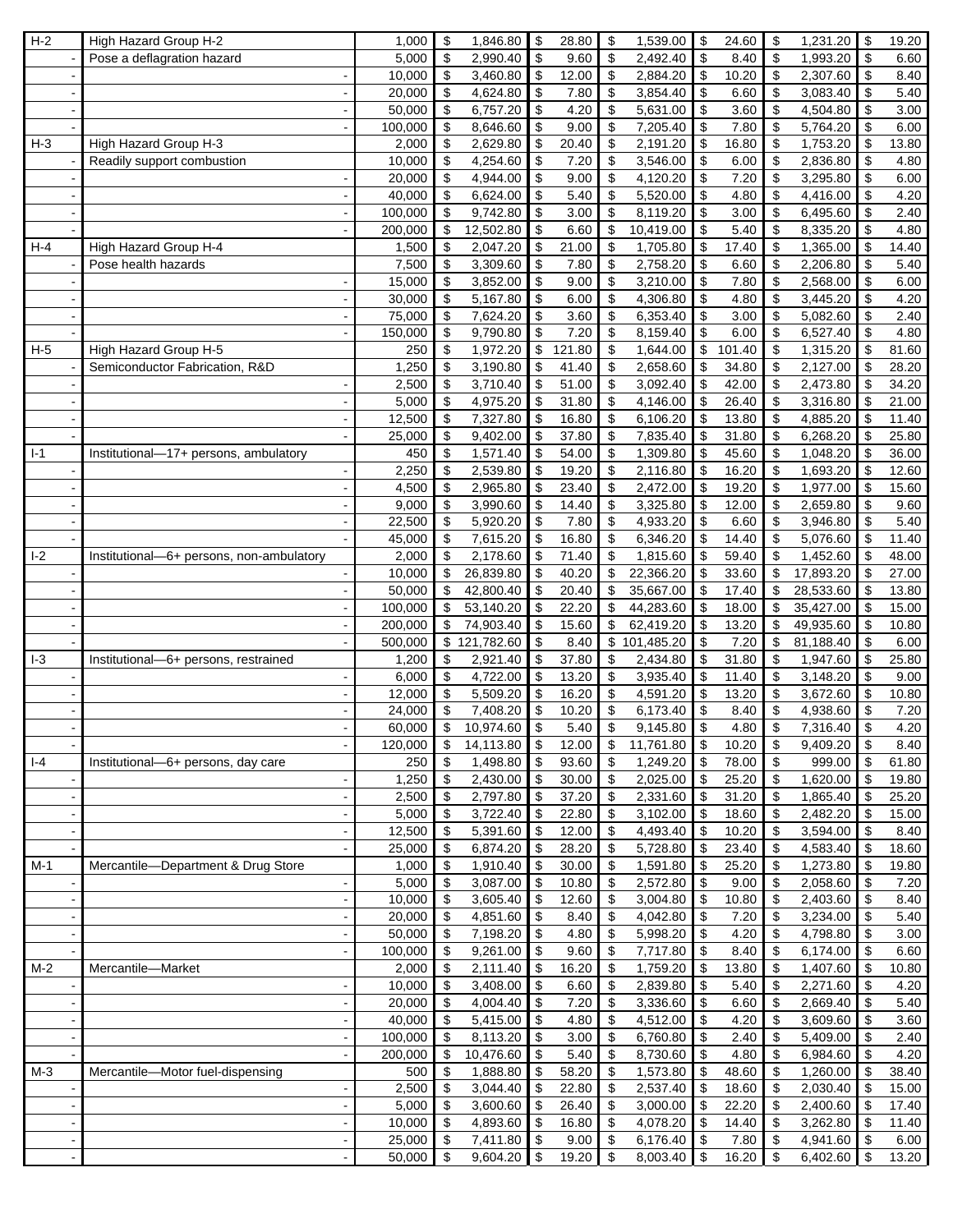| $M-4$          | Mercantile-Retail or wholesale store       | 7,500          | \$              | 3,984.60     | \$                        | 8.40          | \$<br>3,320.40                        | \$                        | 7.20          | \$        | 2,656.20            | \$                        | 6.00  |
|----------------|--------------------------------------------|----------------|-----------------|--------------|---------------------------|---------------|---------------------------------------|---------------------------|---------------|-----------|---------------------|---------------------------|-------|
|                |                                            | 37,500         | \$              | 6,411.60     | \$                        | 3.60          | \$<br>5,342.40                        | \$                        | 3.00          | \$        | 4,274.40            | $\boldsymbol{\mathsf{S}}$ | 3.00  |
|                | $\blacksquare$                             | 75,000         | \$              | 7,640.40     | \$                        | 4.20          | 6,367.80<br>\$                        | \$                        | 3.60          | \$        | 5,094.00            | $\mathfrak{S}$            | 3.00  |
|                | $\blacksquare$                             | 150,000        | \$              | 10,433.40    | \$                        | 3.00          | \$<br>8,694.00                        | \$                        | 2.40          | \$        | 6,955.20            | $\boldsymbol{\mathsf{S}}$ | 2.40  |
|                | $\blacksquare$                             | 375,000        | \$              | 15,975.60    | \$                        | 1.80          | 13,313.40<br>\$                       | \$                        | 1.80          | \$        | 10,650.60           | \$                        | 1.20  |
|                |                                            | 750,000        | \$              | 20,837.40    | \$                        | 3.60          | \$<br>17,364.60                       | \$                        | 3.00          | \$        | 13,891.80           | \$                        | 2.40  |
| $R-1$          | Residential-Transient                      | 6,000          | \$              | 9,466.20     | \$                        | 24.00         | \$<br>7,888.80                        | \$                        | 19.80         | \$        | 6,311.40            | \$                        | 15.60 |
|                | Boarding Houses, Hotels, Motels            | 30,000         | \$              | 15,121.20    | \$                        | 12.00         | \$<br>12,600.60                       | \$                        | 10.20         | \$        | 10,080.60           | \$                        | 8.40  |
|                |                                            | 60,000         | \$              | 18,639.60    | \$                        | 12.60         | \$<br>15,532.80                       | \$                        | 10.80         | \$        | 12,426.00           | \$                        | 8.40  |
|                | $\blacksquare$                             | 120,000        | \$              | 26,138.40    | \$                        | 9.00          | \$<br>21,782.40                       | \$                        | 7.80          | \$        | 17,425.80           | \$                        | 6.60  |
|                | $\blacksquare$                             | 300,000        | \$              | 42,075.00    | \$                        | 4.80          | \$<br>35,062.20                       | \$                        | 4.20          | \$        | 28,050.00           | \$                        | 3.60  |
|                |                                            | 600,000        | \$              | 55,699.80    | \$                        | 9.60          | \$<br>46,416.60                       | \$                        | 8.40          | \$        | 37,133.40           | \$                        | 6.60  |
| $R-2$          | Residential-Permanent, 3+ Dwellings        | 2,000          | \$              | 1,440.60     | \$                        | 6.60          | \$<br>1,200.60                        | \$                        | 6.00          | \$        | 961.20              | \$                        | 4.80  |
|                | Apartment, Dormitory, Timeshare            | 20,000         | \$              | 23,111.40    | \$                        | 17.40         | \$<br>19,259.40                       | \$                        | 14.40         | \$        | 15,407.40           | \$                        | 12.00 |
|                |                                            | 100,000        | \$              | 45,735.00    | \$                        | 18.60         | \$<br>38,112.60                       | \$                        | 15.60         | \$        | 30,490.20           | \$                        | 12.60 |
|                |                                            | 200,000        | \$              | 64,427.40    | \$                        | 13.80         | \$<br>53,689.20                       | $\boldsymbol{\mathsf{S}}$ | 11.40         | \$        | 42,951.60           | \$                        | 9.00  |
|                | $\blacksquare$                             | 400,000        |                 | \$104,612.40 | \$                        | 7.20          | \$<br>87,177.00                       | \$                        | 6.00          | \$        | 69,741.60           | $\boldsymbol{\mathsf{S}}$ | 4.80  |
|                |                                            |                |                 |              | \$                        | 13.80         | \$115,639.20                          |                           | 12.00         | \$        | 92,511.60           | \$                        | 9.60  |
|                | $\blacksquare$                             | 1,000,000      |                 | \$138,767.40 |                           | 5.40          |                                       | \$                        |               |           |                     |                           |       |
| $R - 3A$       | Dwellings-Custom Homes                     | 500            | \$              | 868.20       | \$                        |               | \$<br>723.60                          | \$                        | 4.80          | \$        | 579.00              | \$                        | 4.20  |
|                |                                            | 1,500          | \$              | 1,459.20     | \$                        | 13.20         | $\boldsymbol{\mathsf{S}}$<br>1,216.20 | \$                        | 10.80         | \$        | 972.60              | \$                        | 9.00  |
|                |                                            | 2,500          | \$              | 1,585.80     | \$                        | 22.20         | \$<br>1,321.80                        | \$                        | 18.00         | \$        | 1,057.20            | \$                        | 14.40 |
|                | $\blacksquare$                             | 3,500          | \$              | 1,803.60     | -\$                       | 19.80         | $\boldsymbol{\mathsf{S}}$<br>1,503.00 | \$                        | 16.80         | \$        | 1,202.40            | \$                        | 13.80 |
|                | $\sim$                                     | 4,500          | \$              | 2,004.00     | \$                        | 13.80         | \$<br>1,669.80                        | \$                        | 12.00         | \$        | 1,335.60            | $\boldsymbol{\mathsf{S}}$ | 9.60  |
|                |                                            | 6,500          | \$              | 2,280.00     | \$                        | 8.40          | \$<br>1,900.20                        | \$                        | 7.20          | \$        | 1,520.40            | \$                        | 6.00  |
|                | $\overline{\phantom{a}}$                   | 10,000         | \$              | 2,566.80     | \$                        | 26.40         | \$<br>2,139.00                        | \$                        | 22.20         | \$        | 1,711.20            | \$                        | 17.40 |
| $R - 3B$       | Dwellings-Models, First Master Plan        | 1,500          | \$              | 1,451.40     | \$                        | 12.60         | \$<br>1,209.00                        | \$                        | 10.80         | \$        | 967.80              | $\boldsymbol{\mathsf{S}}$ | 9.00  |
|                |                                            | 2,500          | \$              | 1,577.40     | \$                        | 22.20         | $\boldsymbol{\mathsf{S}}$<br>1,314.00 | \$                        | 18.00         | \$        | 1,051.80            | \$                        | 14.40 |
|                | $\overline{\phantom{a}}$                   | 3,500          | \$              | 1,792.80     | \$                        | 19.80         | \$<br>1,494.00                        | \$                        | 16.80         | \$        | 1,195.80            | \$                        | 13.80 |
|                | $\sim$                                     | 4,500          | \$              | 1,992.60     | \$                        | 13.80         | \$<br>1,660.20                        | \$                        | 12.00         | \$        | 1,328.40            | $\boldsymbol{\mathsf{S}}$ | 9.60  |
|                | $\overline{\phantom{a}}$                   | 6,500          | \$              | 2,267.40     | \$                        | 8.40          | \$<br>1,889.40                        | \$                        | 7.20          | \$        | 1,511.40            | \$                        | 6.00  |
|                | $\blacksquare$                             | 10,000         | \$              | 2,551.80     | \$                        | 25.80         | \$<br>2,126.40                        | \$                        | 21.00         | \$        | 1,701.00            | \$                        | 17.40 |
| $R-3C$         | Dwellings-Production Phase                 | 1,500          | \$              | 1,309.20     | \$                        | 12.00         | \$<br>1,090.80                        | \$                        | 10.20         | \$        | 872.40              | \$                        | 8.40  |
|                | of Master Plan (repeats)                   | 2,500          | \$              | 1,428.60     | \$                        | 22.20         | \$<br>1,189.80                        | \$                        | 18.00         | \$        | $\overline{952.20}$ | \$                        | 14.40 |
|                |                                            | 3,500          | \$              | 1,644.00     | \$                        | 15.00         | $\sqrt[6]{\frac{1}{2}}$<br>1,369.80   | \$                        | 12.60         | \$        | 1,096.20            | \$                        | 10.20 |
|                | $\overline{\phantom{a}}$                   | 4,500          | \$              | 1,789.80     | \$                        | 13.20         | \$<br>1,491.60                        | \$                        | 11.40         | \$        | 1,193.40            | \$                        | 9.00  |
|                |                                            | 6,500          | \$              | 2,050.80     | \$                        | 8.40          | \$<br>1,708.80                        | \$                        | 7.20          | \$        | 1,367.40            | \$                        | 6.00  |
|                |                                            | 10,000         | \$              | 2,328.60     | \$                        | 24.00         | \$<br>1,941.00                        | \$                        | 19.20         | \$        | 1,552.20            | \$                        | 15.60 |
| $R-3D$         | Dwellings Accessory Structure - Shed,      | 250            |                 |              |                           |               |                                       |                           |               |           |                     |                           |       |
|                | Deck, Gazebo, Pergola                      | 1,250          |                 |              |                           |               |                                       |                           |               |           |                     |                           |       |
|                |                                            | 2,500          |                 |              |                           |               |                                       |                           |               |           |                     |                           |       |
|                |                                            | 5,000          |                 |              |                           |               |                                       |                           |               |           |                     |                           |       |
|                | $\overline{\phantom{a}}$                   | 12,500         |                 |              |                           |               |                                       |                           |               |           |                     |                           |       |
|                |                                            | 25,000         |                 |              |                           |               |                                       |                           |               |           |                     |                           |       |
| $R-4$          | Residential-Assisted Living (6-16 persons) | 500            | \$              | 1,510.80     | \$                        | 47.40         | \$<br>1,260.00                        | \$                        | 39.00         | \$        | 1,008.00            | \$                        | 31.80 |
|                |                                            | 2,500          | \$              | 2,451.00     | \$                        | 15.00         | $\boldsymbol{\mathsf{S}}$<br>2,042.40 | $\boldsymbol{\mathsf{S}}$ | 12.60         | \$        | 1,633.80            | $\boldsymbol{\mathsf{S}}$ | 10.20 |
|                | $\blacksquare$                             | 5,000          | \$              | 2,815.80     | \$                        | 18.60         | \$<br>2,346.60                        | $\boldsymbol{\mathsf{S}}$ | 15.60         | \$        | 1,877.40            | \$                        | 12.60 |
|                |                                            | 10,000         | \$              | 3,738.60     | \$                        | 11.40         | \$<br>3,115.80                        | \$                        | 9.60          | \$        | 2,493.00            | \$                        | 7.80  |
|                | $\overline{\phantom{a}}$                   | 25,000         | \$              | 5,388.60     | \$                        | 6.60          | $\boldsymbol{\mathsf{S}}$<br>4,490.40 | \$                        | 5.40          | \$        | 3,592.20            | $\sqrt[6]{\frac{1}{2}}$   | 4.20  |
|                | $\blacksquare$                             | 50,000         | \$              | 6,861.00     | -\$                       | 13.80         | 5,717.40<br>\$                        | \$                        | 12.00         | \$        | 4,573.80            | \$                        | 9.60  |
| $S-1A$         | Storage-Moderate Hazard                    | 5,000          | \$              | 1,881.60     | \$                        | 6.00          | \$<br>1,567.80                        | \$                        | 5.40          | \$        | 1,254.00            | \$                        | 4.20  |
|                | $\blacksquare$                             | 25,000         | \$              | 3,043.80     | \$                        | 2.40          | \$<br>2,536.80                        | \$                        | 2.40          | \$        | 2,029.80            | \$                        | 1.80  |
|                | $\overline{\phantom{a}}$                   | 50,000         | \$              | 3,538.20     | \$                        | 3.00          | \$<br>2,948.40                        | \$                        | 2.40          | \$        | 2,358.60            | \$                        | 2.40  |
|                | $\blacksquare$                             | 100,000        | \$              | 4,741.80     | $\sqrt{3}$                | 1.80          | \$<br>3,951.60                        | $\sqrt[6]{3}$             | 1.80          | \$        | 3,161.40            | \$                        | 1.80  |
|                |                                            | 250,000        | \$              | 6,976.80     | \$                        | 1.20          | \$<br>5,814.60                        | \$                        | 1.20          | \$        | 4,651.20            | $\sqrt[6]{\frac{1}{2}}$   | 1.20  |
|                | $\blacksquare$                             |                |                 |              |                           |               |                                       |                           |               |           |                     |                           |       |
| $S-1B$         |                                            | 500,000<br>500 | \$              | 8,952.60     | $\boldsymbol{\mathsf{S}}$ | 2.40<br>36.60 | $\sqrt{3}$<br>7,460.40                | \$                        | 1.80<br>30.60 | \$<br>\$  | 5,968.80            | \$                        | 1.80  |
|                | Storage-Moderate Hazard, Repair Garage     |                | \$              | 1,170.60     | $\sqrt{3}$                |               | \$<br>975.60                          | \$                        |               |           | 780.60              | \$                        | 24.60 |
|                | Motor Vehicles (not High Hazard)           | 2,500          | \$              | 1,897.20     | \$                        | 12.00         | \$<br>1,581.00                        | \$                        | 10.20         | \$        | 1,264.80            | \$                        | 8.40  |
|                | $\blacksquare$                             | 5,000          | \$              | 2,189.40     | \$                        | 15.00         | \$<br>1,824.60                        | \$                        | 12.60         | \$        | 1,459.80            | \$                        | 10.20 |
|                | $\overline{\phantom{a}}$                   | 10,000         | \$              | 2,919.60     | \$                        | 9.00          | $\sqrt{3}$<br>2,433.00                | \$                        | 7.80          | \$        | 1,946.40            | $\sqrt[6]{\frac{1}{2}}$   | 6.60  |
|                | $\overline{\phantom{a}}$                   | 25,000         | \$              | 4,246.80     | \$                        | 5.40          | \$<br>3,538.80                        | \$                        | 4.20          | \$        | 2,830.80            | \$                        | 3.60  |
|                | $\blacksquare$                             | 50,000         | \$              | 5,421.00     | \$                        | 11.40         | \$<br>4,518.00                        | \$                        | 9.60          | \$        | 3,613.80            | \$                        | 7.80  |
| $S-2A$         | Storage-Low Hazard                         | 14,500         | \$              | 3,454.20     | \$                        | 4.20          | \$<br>2,878.80                        | \$                        | 3.60          | \$        | 2,302.80            | \$                        | 3.00  |
|                | $\blacksquare$                             | 72,500         | \$              | 5,548.80     | $\sqrt{3}$                | 1.80          | \$<br>4,624.20                        | \$                        | 1.80          | \$        | 3,699.00            | \$                        | 1.80  |
|                | $\blacksquare$                             | 145,000        | \$              | 6,660.60     | \$                        | 2.40          | 5,550.60<br>\$                        | \$                        | 1.80          | \$        | 4,440.60            | \$                        | 1.80  |
|                | $\blacksquare$                             | 290,000        | \$              | 9,153.00     | $\sqrt{3}$                | 1.80          | \$<br>7,627.80                        | $\sqrt[6]{3}$             | 1.80          | \$        | 6,102.00            | \$                        | 1.20  |
|                | $\blacksquare$                             | 725,000        | $\overline{\$}$ | 14,181.00    | l \$                      | 1.20          | \$<br>11,817.60                       | $\sqrt{3}$                | 1.20          | \$        | 9,454.20            | \$                        | 1.20  |
| $\blacksquare$ | $\blacksquare$                             | 1,450,000      | $\frac{1}{2}$   | 18,477.60 \$ |                           | 1.80          | 15,398.40 \$<br>$\sqrt{3}$            |                           | 1.80          | $\bullet$ | 12,318.60 \$        |                           | 1.20  |